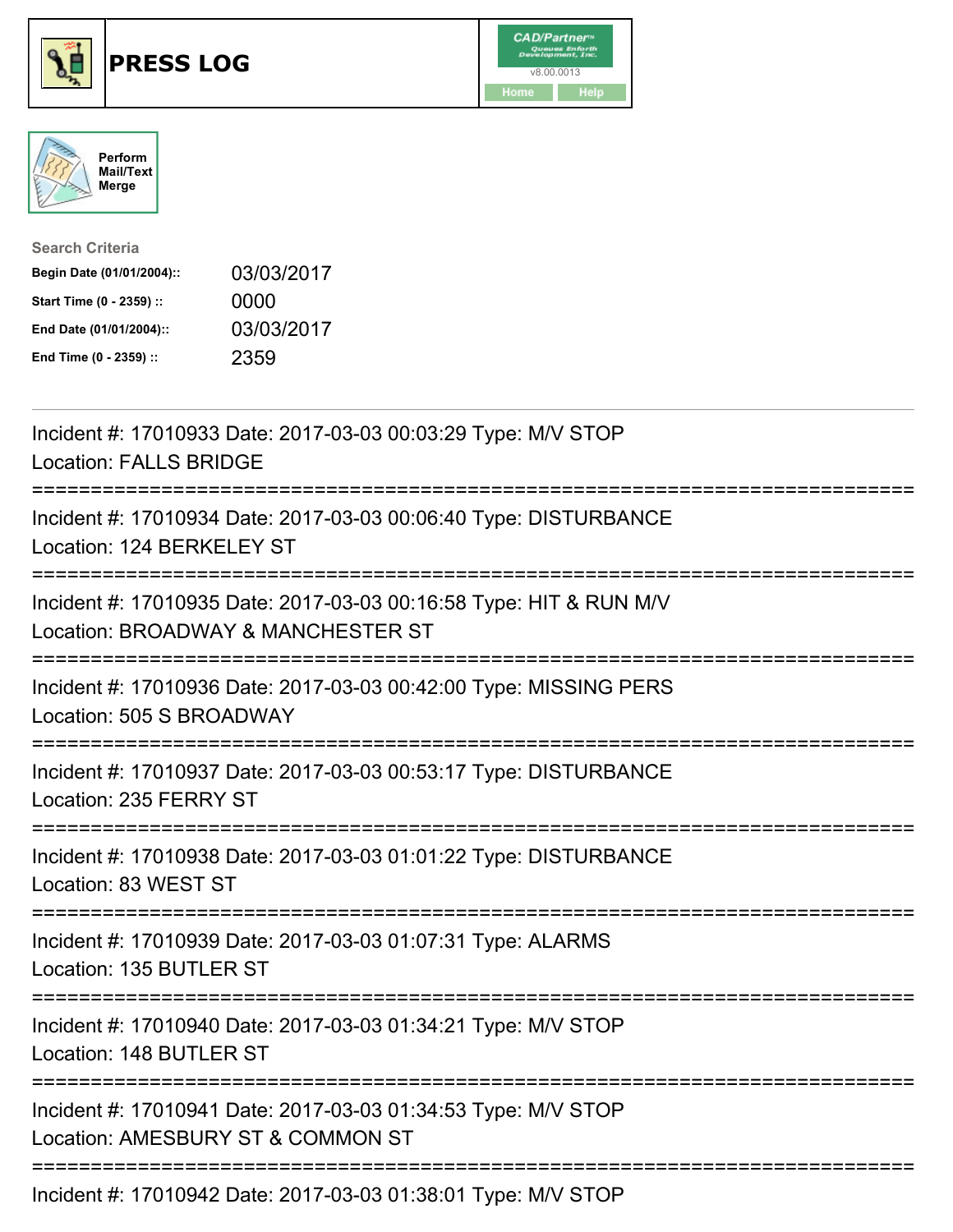| Location: HAVERHILL ST & LAWRENCE ST<br>:==========================                                                                |
|------------------------------------------------------------------------------------------------------------------------------------|
| Incident #: 17010943 Date: 2017-03-03 01:43:23 Type: M/V STOP<br>Location: AVON ST & EUTAW ST<br>---------------                   |
| Incident #: 17010944 Date: 2017-03-03 01:44:57 Type: DISTURBANCE<br>Location: 59 KNOX ST                                           |
| Incident #: 17010945 Date: 2017-03-03 01:45:38 Type: M/V STOP<br><b>Location: COMMON ST</b>                                        |
| ================================<br>Incident #: 17010946 Date: 2017-03-03 01:49:19 Type: M/V STOP<br>Location: BROADWAY & CEDAR ST |
| Incident #: 17010949 Date: 2017-03-03 02:11:11 Type: HIT & RUN M/V<br>Location: 260 BRUCE ST                                       |
| Incident #: 17010947 Date: 2017-03-03 02:11:46 Type: M/V STOP<br>Location: BROADWAY & DAISY ST                                     |
| Incident #: 17010948 Date: 2017-03-03 02:12:11 Type: ALARMS<br>Location: 356 ESSEX ST                                              |
| Incident #: 17010950 Date: 2017-03-03 02:16:27 Type: BUILDING CHK<br>Location: BROADWAY LIQUORS / 434 BROADWAY                     |
| Incident #: 17010951 Date: 2017-03-03 02:25:04 Type: ALARMS<br>Location: 257 ESSEX ST                                              |
| Incident #: 17010952 Date: 2017-03-03 02:27:57 Type: BUILDING CHK<br>Location: 703 HAVERHILL ST                                    |
| Incident #: 17010953 Date: 2017-03-03 02:31:25 Type: BUILDING CHK<br>Location: 678 HAVERHILL ST                                    |
| Incident #: 17010954 Date: 2017-03-03 02:49:40 Type: M/V STOP<br>Location: 700 ESSEX ST                                            |
| Incident #: 17010955 Date: 2017-03-03 02:52:19 Type: M/V STOP<br>Location: BROADWAY & LOWELL ST                                    |
| Incident #: 17010956 Date: 2017-03-03 02:56:59 Type: BUILDING CHK                                                                  |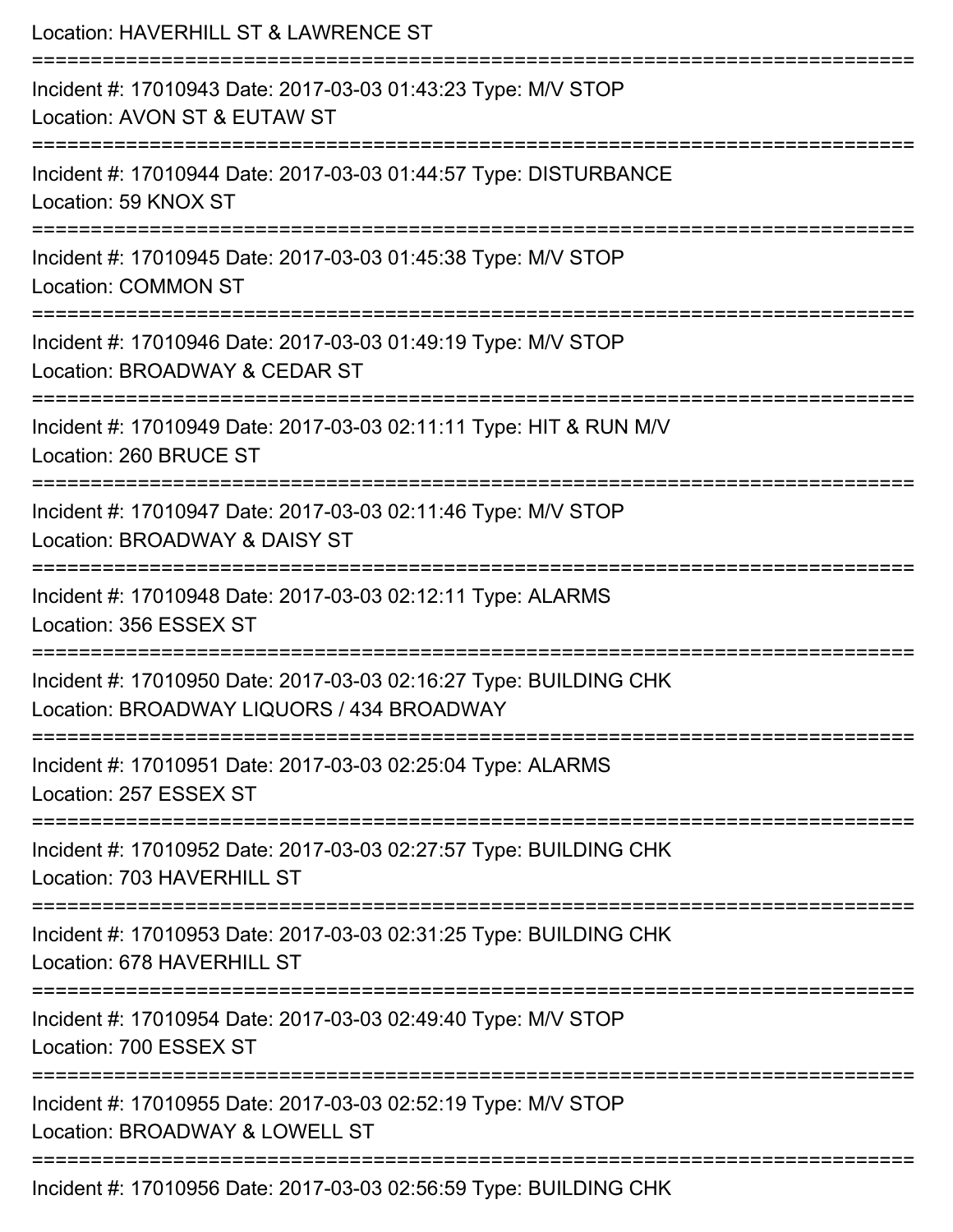| Incident #: 17010957 Date: 2017-03-03 02:57:31 Type: M/V STOP<br>Location: PARKER ST & SALEM ST                          |
|--------------------------------------------------------------------------------------------------------------------------|
| Incident #: 17010958 Date: 2017-03-03 02:58:08 Type: NOISE ORD<br>Location: 12 ACTON ST #210                             |
| Incident #: 17010959 Date: 2017-03-03 03:00:36 Type: BUILDING CHK<br>Location: SEVEN ELEVEN / 370 BROADWAY               |
| Incident #: 17010960 Date: 2017-03-03 03:35:05 Type: NOISE ORD<br>Location: 153 BEACON AV FL 2                           |
| Incident #: 17010961 Date: 2017-03-03 03:54:59 Type: M/V STOP<br>Location: ANDOVER ST & BEACON AV                        |
| Incident #: 17010962 Date: 2017-03-03 05:26:11 Type: ALARMS<br>Location: GO 1 DOLLAR / 73 WINTHROP AV                    |
| Incident #: 17010963 Date: 2017-03-03 06:05:22 Type: ALARMS<br>Location: SOUTH LAWRENCE EAST SCHOOL / 165 CRAWFORD ST    |
| Incident #: 17010964 Date: 2017-03-03 06:26:49 Type: UNWANTEDGUEST<br>Location: LAWRENCE GENERAL HOSPITAL / 1 GENERAL ST |
| Incident #: 17010965 Date: 2017-03-03 06:30:53 Type: ALARMS<br>Location: ALBRITE CARPET CLEANING COMP. / 223 WINTHROP AV |
| Incident #: 17010966 Date: 2017-03-03 06:32:21 Type: ALARMS<br>Location: 280 MERRIMACK ST                                |
| Incident #: 17010967 Date: 2017-03-03 06:46:28 Type: ALARMS<br>Location: GREATER LAWRENCE CAC ADMIN / 305 ESSEX ST       |
| Incident #: 17010968 Date: 2017-03-03 06:51:46 Type: WARRANT SERVE<br>Location: 6 BASSWOOD ST                            |
| Incident #: 17010969 Date: 2017-03-03 07:01:57 Type: MV/BLOCKING<br>Location: PROSPECT CT                                |
| Incident #: 17010970 Date: 2017-03-03 07:28:47 Type: TOW OF M/V                                                          |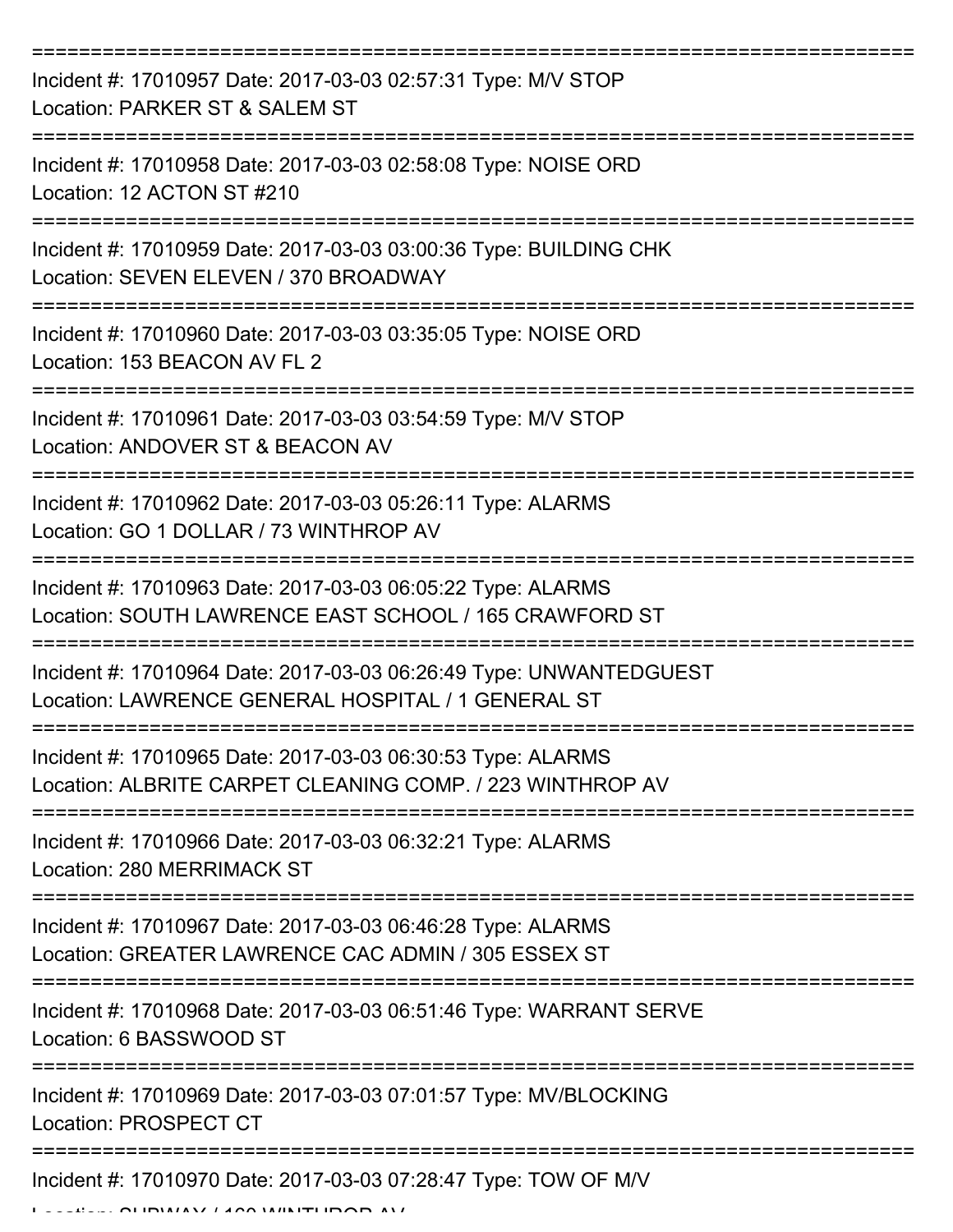| Incident #: 17010971 Date: 2017-03-03 07:33:05 Type: MV/BLOCKING<br>Location: GARDEN ST & NEWBURY ST                        |
|-----------------------------------------------------------------------------------------------------------------------------|
| Incident #: 17010972 Date: 2017-03-03 07:54:02 Type: CK WELL BEING<br>Location: 331 SALEM ST #B                             |
| Incident #: 17010973 Date: 2017-03-03 08:04:27 Type: INVESTIGATION<br>Location: 139 WILLOW ST                               |
| Incident #: 17010974 Date: 2017-03-03 08:05:55 Type: AUTO ACC/UNK PI<br>Location: 565 ANDOVER ST                            |
| Incident #: 17010975 Date: 2017-03-03 08:08:47 Type: MAN DOWN<br>Location: 35 ROBINSON CT                                   |
| Incident #: 17010976 Date: 2017-03-03 08:47:06 Type: ABAND MV<br>Location: 10 EMBANKMENT RD                                 |
| Incident #: 17010977 Date: 2017-03-03 09:19:01 Type: PARK & WALK<br>Location: BRADFORD ST & BROADWAY                        |
| Incident #: 17010978 Date: 2017-03-03 09:24:02 Type: HIT & RUN M/V<br>Location: 208 BRUCE ST                                |
| Incident #: 17010980 Date: 2017-03-03 09:27:30 Type: ABAND MV<br>Location: 104 BUTLER ST                                    |
| Incident #: 17010979 Date: 2017-03-03 09:28:14 Type: WARRANT SERVE<br>Location: 6 EXCHANGE ST                               |
| Incident #: 17010981 Date: 2017-03-03 09:33:24 Type: MEDIC SUPPORT<br>Location: REGISTRY OF MOTOR VEHICLES / 73 WINTHROP AV |
| Incident #: 17010982 Date: 2017-03-03 09:33:59 Type: DISTURBANCE<br>Location: 66 AVON ST FL 1STFL                           |
| Incident #: 17010983 Date: 2017-03-03 09:42:09 Type: LOST PROPERTY<br>Location: 25 FULTON ST                                |
| Incident #: 17010984 Date: 2017-03-03 09:46:20 Type: ALARM/BURG                                                             |

Location: 205 BROADWAY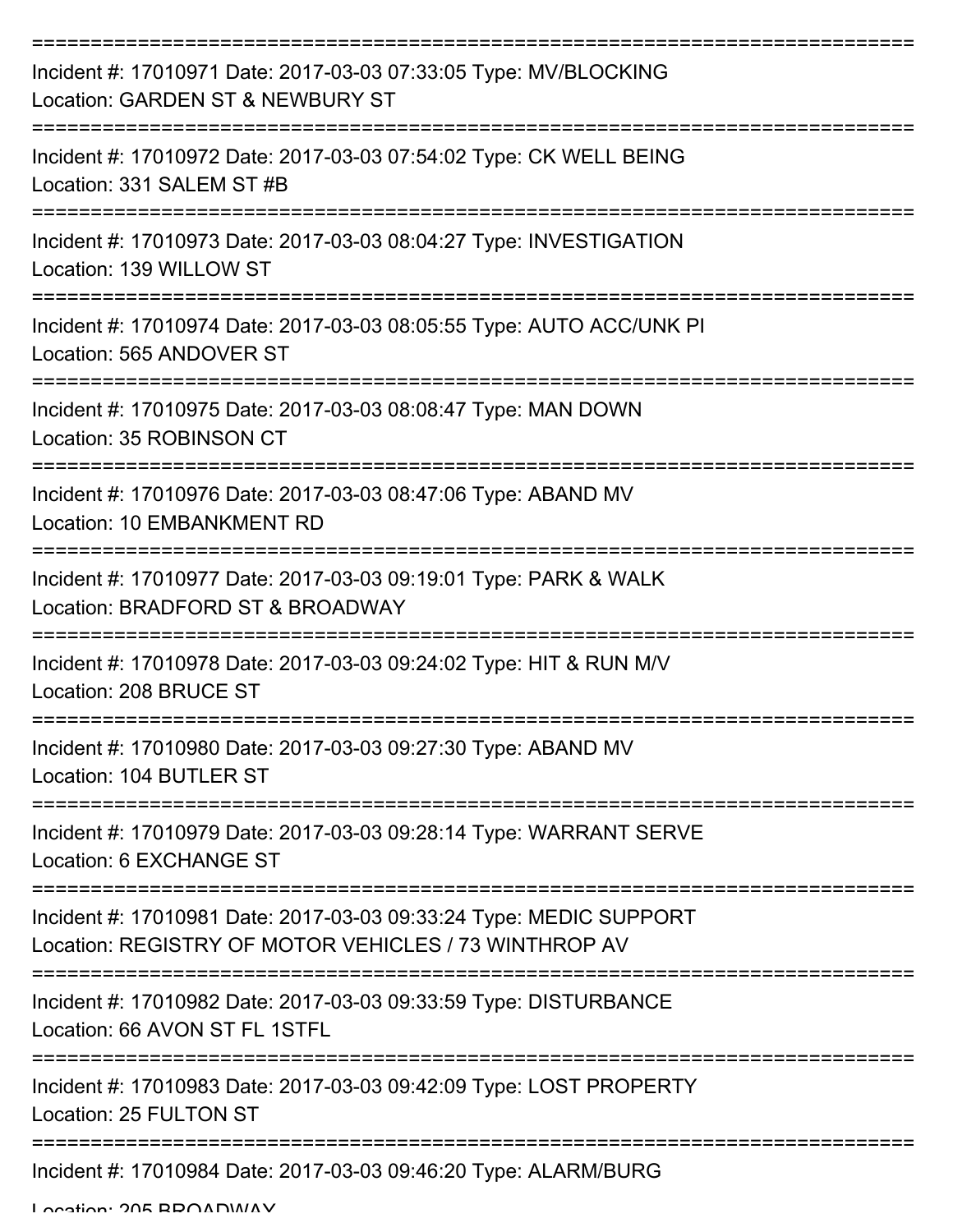| Incident #: 17010985 Date: 2017-03-03 09:52:41 Type: SUS PERS/MV<br>Location: 103 WOODLAND ST                             |
|---------------------------------------------------------------------------------------------------------------------------|
| Incident #: 17010986 Date: 2017-03-03 09:54:53 Type: M/V STOP<br>Location: SALEM & S UNION                                |
| Incident #: 17010987 Date: 2017-03-03 09:58:11 Type: M/V STOP<br>Location: S UNION ST & SALEM ST<br>:==================== |
| Incident #: 17010990 Date: 2017-03-03 09:59:46 Type: M/V STOP<br>Location: S UNION ST & SALEM ST                          |
| Incident #: 17010989 Date: 2017-03-03 10:06:36 Type: LOST PROPERTY<br>Location: 56 E LAUREL ST                            |
| Incident #: 17010988 Date: 2017-03-03 10:08:08 Type: WARRANT SERVE<br>Location: 34 ROBINSON CT                            |
| Incident #: 17010991 Date: 2017-03-03 10:24:42 Type: INVESTIGATION<br>Location: 19 BROOK ST                               |
| Incident #: 17010992 Date: 2017-03-03 10:28:12 Type: AUTO ACC/NO PI<br>Location: 75 JACKSON ST                            |
| Incident #: 17010993 Date: 2017-03-03 10:30:00 Type: AUTO ACC/PI<br>Location: BROADWAY & CANAL ST                         |
| Incident #: 17010994 Date: 2017-03-03 10:35:13 Type: DRUG VIO<br>Location: 19 LOGAN ST                                    |
| Incident #: 17010995 Date: 2017-03-03 10:41:34 Type: DEATH SUDDEN<br>Location: 198 ESSEX ST #210                          |
| Incident #: 17010996 Date: 2017-03-03 10:51:03 Type: MEDIC SUPPORT<br>Location: 46 EXETER ST                              |
| Incident #: 17010997 Date: 2017-03-03 10:51:59 Type: STOL/MV/PAS<br>Location: 700 ESSEX ST                                |
| Incident #: 17010998 Date: 2017-03-03 11:13:23 Type: DISTURBANCE<br>Location: BROADWAY & MANCHESTER ST                    |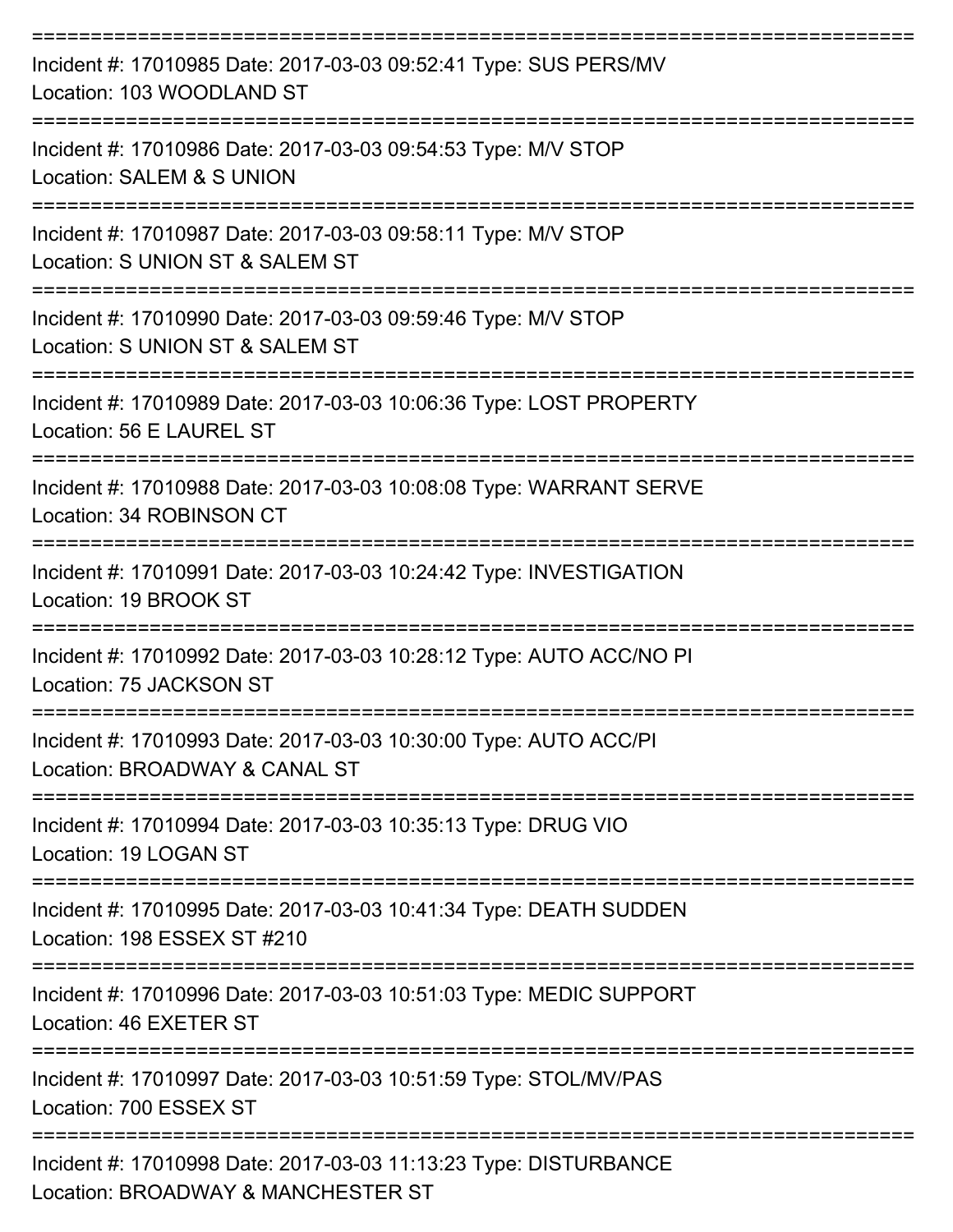| Incident #: 17010999 Date: 2017-03-03 11:21:32 Type: M/V STOP<br>Location: FOSTER & SALEM ST                                               |
|--------------------------------------------------------------------------------------------------------------------------------------------|
| ====================================<br>Incident #: 17011000 Date: 2017-03-03 11:35:30 Type: M/V STOP<br>Location: METHUEN ST & NEWBURY ST |
| ========================<br>Incident #: 17011001 Date: 2017-03-03 11:37:28 Type: M/V STOP<br>Location: BAILEY ST & S UNION ST              |
| Incident #: 17011002 Date: 2017-03-03 11:38:56 Type: M/V STOP<br>Location: BAILEY ST & S UNION ST                                          |
| Incident #: 17011003 Date: 2017-03-03 11:50:51 Type: M/V STOP<br>Location: FARNHAM ST & S UNION ST                                         |
| Incident #: 17011004 Date: 2017-03-03 11:55:28 Type: M/V STOP<br>Location: HAMPSHIRE ST & PARK ST                                          |
| .---------------------<br>Incident #: 17011005 Date: 2017-03-03 12:09:01 Type: TOW/REPOSSED<br>Location: 274 E HAVERHILL ST                |
| Incident #: 17011007 Date: 2017-03-03 12:10:28 Type: LOST PROPERTY<br>Location: 89 THORNTON ST                                             |
| Incident #: 17011006 Date: 2017-03-03 12:11:25 Type: M/V STOP<br>Location: METHUEN ST & UNION ST                                           |
| Incident #: 17011008 Date: 2017-03-03 12:12:27 Type: TOW/REPOSSED<br>Location: 356 S UNION ST                                              |
| Incident #: 17011009 Date: 2017-03-03 12:17:06 Type: M/V STOP<br>Location: NEWBURY ST & SUMMER ST                                          |
| Incident #: 17011012 Date: 2017-03-03 12:23:38 Type: STOLEN PROP<br>Location: 50 COMMON ST                                                 |
| Incident #: 17011010 Date: 2017-03-03 12:23:45 Type: INVESTIGATION<br>Location: 67 KINGSTON ST                                             |
| Incident #: 17011011 Date: 2017-03-03 12:27:33 Type: PARK & WALK<br>Location: BRADFORD ST & BROADWAY                                       |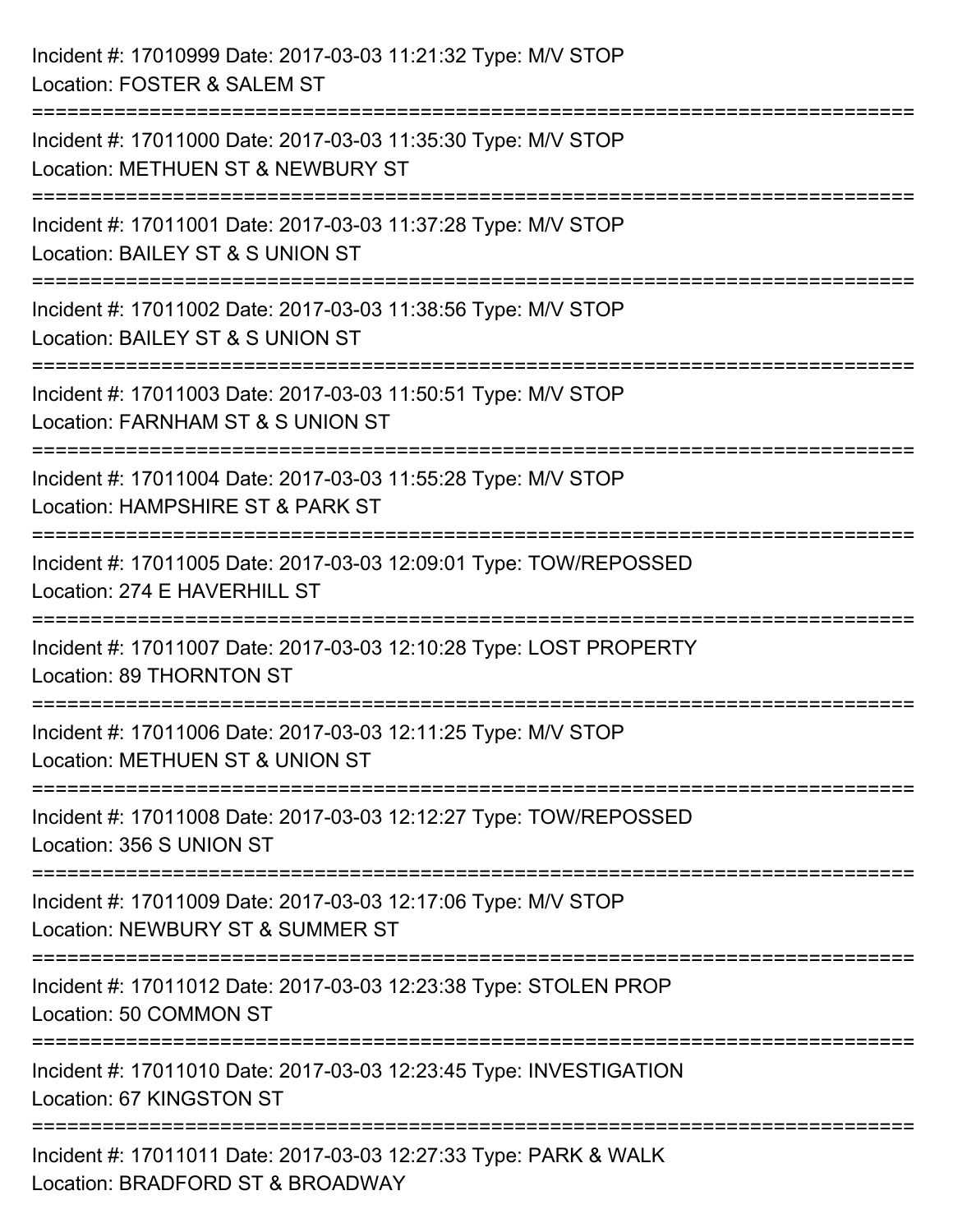| Incident #: 17011013 Date: 2017-03-03 12:54:42 Type: ASSSIT OTHER PD<br>Location: CAMPO SECO ST                               |
|-------------------------------------------------------------------------------------------------------------------------------|
| Incident #: 17011014 Date: 2017-03-03 12:55:50 Type: ASSSIT OTHER PD<br>Location: 28 CEDAR ST                                 |
| Incident #: 17011015 Date: 2017-03-03 12:59:30 Type: AUTO ACC/PI<br>Location: COMMONWEALTH DR & MARSTON ST                    |
| Incident #: 17011016 Date: 2017-03-03 13:02:06 Type: 209A/VIOLATION<br>Location: HABITAT FOR HUMANITY / 60 ISLAND ST FL 2NDFL |
| Incident #: 17011018 Date: 2017-03-03 13:58:46 Type: FRAUD<br>Location: 178 WEST ST                                           |
| Incident #: 17011017 Date: 2017-03-03 14:04:35 Type: AUTO ACC/NO PI<br>Location: 156 OLIVE AV                                 |
| Incident #: 17011019 Date: 2017-03-03 14:18:57 Type: AUTO ACC/NO PI<br>Location: BROADWAY & MANCHESTER ST                     |
| Incident #: 17011020 Date: 2017-03-03 14:29:41 Type: AUTO ACC/NO PI<br>Location: BUNKERHILL ST & LAWRENCE ST                  |
| Incident #: 17011021 Date: 2017-03-03 14:35:53 Type: FRAUD<br>Location: 32 PARK ST                                            |
| Incident #: 17011022 Date: 2017-03-03 14:41:26 Type: UNWANTEDGUEST<br>Location: 109 GARDEN ST                                 |
| Incident #: 17011023 Date: 2017-03-03 14:51:24 Type: INVESTIGATION<br>Location: LAWRENCE HIGH SCHOOL / 70 N PARISH RD         |
| Incident #: 17011024 Date: 2017-03-03 14:52:17 Type: DK (DRUNK)<br>Location: 12 METHUEN ST FL 1                               |
| Incident #: 17011025 Date: 2017-03-03 15:03:15 Type: AUTO ACC/NO PI<br>Location: FARNHAM ST & OSGOOD ST                       |
| Incident #: 17011027 Date: 2017-03-03 15:13:13 Type: MISSING PERS<br>Location: 15 UNION ST                                    |

===========================================================================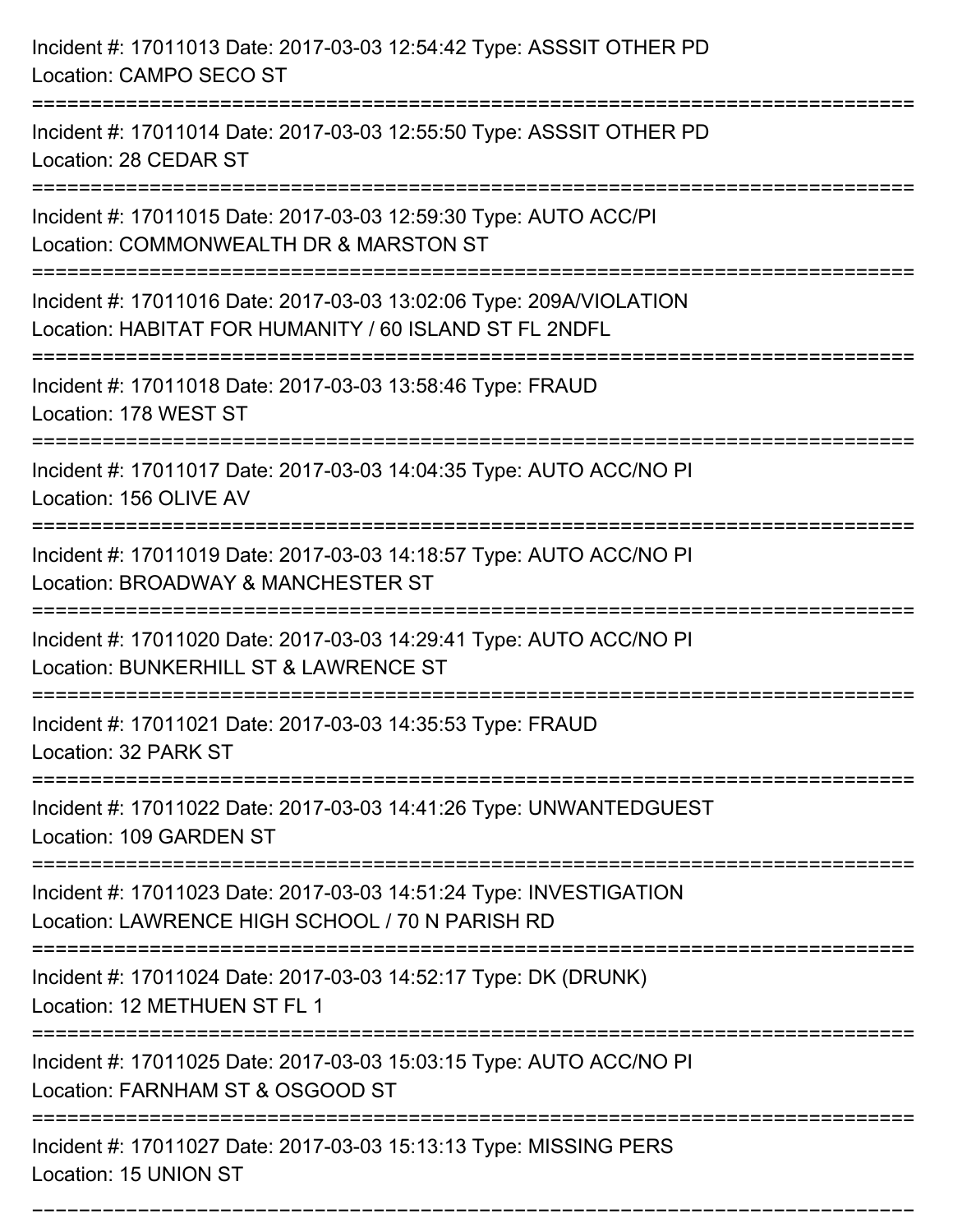| Incident #: 17011028 Date: 2017-03-03 15:22:10 Type: AUTO ACC/NO PI<br>Location: EASTON ST & S BROADWAY<br>Incident #: 17011029 Date: 2017-03-03 15:24:36 Type: INVESTIGATION<br>Location: 30 INTERNATIONAL WY<br>:=========================<br>Incident #: 17011030 Date: 2017-03-03 15:26:21 Type: M/V STOP<br>Location: 3SFL90 / 125 AMESBURY ST<br>Incident #: 17011031 Date: 2017-03-03 15:29:00 Type: MV/BLOCKING<br>Location: 3BZ411 / 279 PARK ST<br>Incident #: 17011032 Date: 2017-03-03 15:29:42 Type: CK WELL BEING<br>Location: 154 BUTLER ST<br>Incident #: 17011033 Date: 2017-03-03 15:37:18 Type: WOMAN DOWN<br>Location: HAVERHILL ST & OXFORD ST<br>Incident #: 17011034 Date: 2017-03-03 15:40:23 Type: A&B D/W PAST<br>Location: 456 BROADWAY<br>Incident #: 17011035 Date: 2017-03-03 15:43:53 Type: KEEP PEACE<br>Location: 34 FARLEY ST<br>Incident #: 17011036 Date: 2017-03-03 15:54:28 Type: MEDIC SUPPORT<br>Location: 82 JACKSON ST FL 1<br>Incident #: 17011037 Date: 2017-03-03 16:07:30 Type: AUTO ACC/NO PI<br>Location: BOXFORD ST & PHILLIPS ST<br>Incident #: 17011038 Date: 2017-03-03 16:22:09 Type: AUTO ACC/NO PI<br>Location: JACKSON & ORCHARD ST<br>Incident #: 17011039 Date: 2017-03-03 16:33:15 Type: CK WELL BEING<br>Location: 65 STEARNS AV<br>Incident #: 17011040 Date: 2017-03-03 16:41:29 Type: AUTO ACC/NO PI<br>Location: 5 OXFORD ST | Incident #: 17011026 Date: 2017-03-03 15:14:49 Type: SUS PERS/MV<br>Location: 127 HAVERHILL ST |
|----------------------------------------------------------------------------------------------------------------------------------------------------------------------------------------------------------------------------------------------------------------------------------------------------------------------------------------------------------------------------------------------------------------------------------------------------------------------------------------------------------------------------------------------------------------------------------------------------------------------------------------------------------------------------------------------------------------------------------------------------------------------------------------------------------------------------------------------------------------------------------------------------------------------------------------------------------------------------------------------------------------------------------------------------------------------------------------------------------------------------------------------------------------------------------------------------------------------------------------------------------------------------------------------------------------------------------------------------------------------------------------------|------------------------------------------------------------------------------------------------|
|                                                                                                                                                                                                                                                                                                                                                                                                                                                                                                                                                                                                                                                                                                                                                                                                                                                                                                                                                                                                                                                                                                                                                                                                                                                                                                                                                                                              |                                                                                                |
|                                                                                                                                                                                                                                                                                                                                                                                                                                                                                                                                                                                                                                                                                                                                                                                                                                                                                                                                                                                                                                                                                                                                                                                                                                                                                                                                                                                              |                                                                                                |
|                                                                                                                                                                                                                                                                                                                                                                                                                                                                                                                                                                                                                                                                                                                                                                                                                                                                                                                                                                                                                                                                                                                                                                                                                                                                                                                                                                                              |                                                                                                |
|                                                                                                                                                                                                                                                                                                                                                                                                                                                                                                                                                                                                                                                                                                                                                                                                                                                                                                                                                                                                                                                                                                                                                                                                                                                                                                                                                                                              |                                                                                                |
|                                                                                                                                                                                                                                                                                                                                                                                                                                                                                                                                                                                                                                                                                                                                                                                                                                                                                                                                                                                                                                                                                                                                                                                                                                                                                                                                                                                              |                                                                                                |
|                                                                                                                                                                                                                                                                                                                                                                                                                                                                                                                                                                                                                                                                                                                                                                                                                                                                                                                                                                                                                                                                                                                                                                                                                                                                                                                                                                                              |                                                                                                |
|                                                                                                                                                                                                                                                                                                                                                                                                                                                                                                                                                                                                                                                                                                                                                                                                                                                                                                                                                                                                                                                                                                                                                                                                                                                                                                                                                                                              |                                                                                                |
|                                                                                                                                                                                                                                                                                                                                                                                                                                                                                                                                                                                                                                                                                                                                                                                                                                                                                                                                                                                                                                                                                                                                                                                                                                                                                                                                                                                              |                                                                                                |
|                                                                                                                                                                                                                                                                                                                                                                                                                                                                                                                                                                                                                                                                                                                                                                                                                                                                                                                                                                                                                                                                                                                                                                                                                                                                                                                                                                                              |                                                                                                |
|                                                                                                                                                                                                                                                                                                                                                                                                                                                                                                                                                                                                                                                                                                                                                                                                                                                                                                                                                                                                                                                                                                                                                                                                                                                                                                                                                                                              |                                                                                                |
|                                                                                                                                                                                                                                                                                                                                                                                                                                                                                                                                                                                                                                                                                                                                                                                                                                                                                                                                                                                                                                                                                                                                                                                                                                                                                                                                                                                              |                                                                                                |
|                                                                                                                                                                                                                                                                                                                                                                                                                                                                                                                                                                                                                                                                                                                                                                                                                                                                                                                                                                                                                                                                                                                                                                                                                                                                                                                                                                                              |                                                                                                |
|                                                                                                                                                                                                                                                                                                                                                                                                                                                                                                                                                                                                                                                                                                                                                                                                                                                                                                                                                                                                                                                                                                                                                                                                                                                                                                                                                                                              |                                                                                                |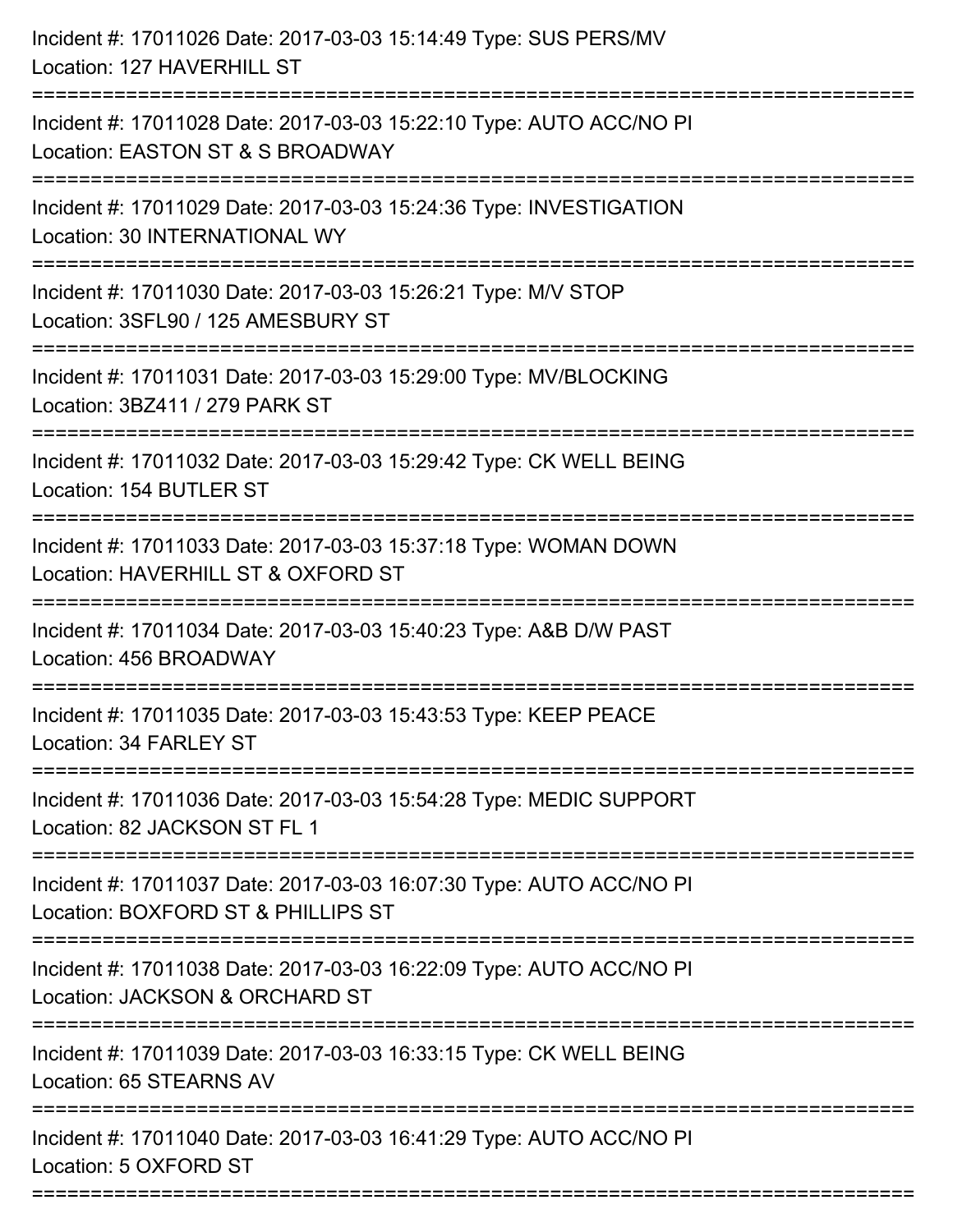Location: 525 ESSEX ST

| Incident #: 17011042 Date: 2017-03-03 16:51:16 Type: HIT & RUN M/V<br>Location: WEATHERBEE SCHOOL / 75 NEWTON ST |
|------------------------------------------------------------------------------------------------------------------|
| Incident #: 17011043 Date: 2017-03-03 17:00:01 Type: B&E/PROG<br>Location: TOMBARELLOS / MARSTON ST              |
| Incident #: 17011044 Date: 2017-03-03 17:28:29 Type: INVESTIGATION<br>Location: 77 BAILEY ST                     |
| Incident #: 17011045 Date: 2017-03-03 17:36:52 Type: M/V STOP<br>Location: 135 BROADWAY                          |
| Incident #: 17011046 Date: 2017-03-03 17:40:16 Type: M/V STOP<br>Location: 339 S BROADWAY                        |
| Incident #: 17011047 Date: 2017-03-03 17:42:16 Type: FRAUD<br>Location: 167 S UNION ST                           |
| Incident #: 17011048 Date: 2017-03-03 17:43:00 Type: AUTO ACC/NO PI<br>Location: HAVERHILL ST & JACKSON ST       |
| Incident #: 17011049 Date: 2017-03-03 17:46:22 Type: M/V STOP<br>Location: 372 S BROADWAY                        |
| Incident #: 17011050 Date: 2017-03-03 17:49:47 Type: 911 HANG UP<br>Location: 25 MARSTON ST #203                 |
| Incident #: 17011051 Date: 2017-03-03 18:01:53 Type: M/V STOP<br>Location: BRADFORD ST & BROADWAY                |
| Incident #: 17011052 Date: 2017-03-03 18:03:00 Type: ALARM/HOLD<br>Location: 25 MARSTON ST                       |
| Incident #: 17011053 Date: 2017-03-03 18:03:57 Type: FIRE<br>Location: 64 MAGINNIS AV                            |
| Incident #: 17011054 Date: 2017-03-03 18:15:56 Type: ALARM/BURG<br>Location: 12 CRESTWOOD CIR                    |
|                                                                                                                  |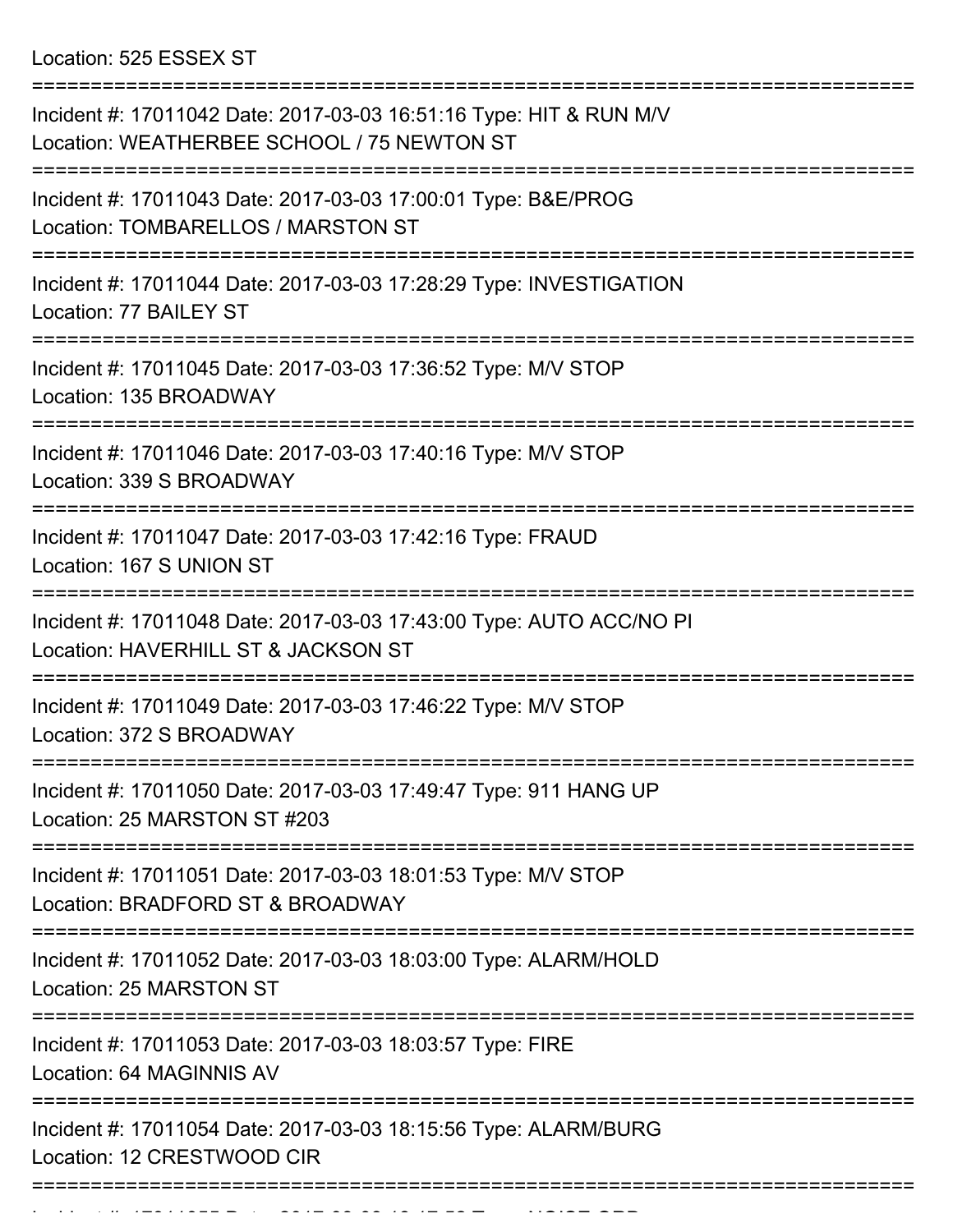Location: 129 BOWDOIN ST

| Incident #: 17011056 Date: 2017-03-03 18:25:40 Type: UNWANTEDGUEST<br>Location: BURGER KING / 187 BROADWAY               |
|--------------------------------------------------------------------------------------------------------------------------|
| Incident #: 17011057 Date: 2017-03-03 18:27:44 Type: ALARM/HOLD<br>Location: 34 BROOKFIELD ST                            |
| Incident #: 17011058 Date: 2017-03-03 18:48:58 Type: M/V STOP<br>Location: DRACUT ST & S BROADWAY                        |
| Incident #: 17011059 Date: 2017-03-03 18:49:22 Type: M/V STOP<br>Location: BRADFORD ST & BROADWAY                        |
| Incident #: 17011060 Date: 2017-03-03 19:18:48 Type: M/V STOP<br>Location: ALLSTON ST & HIGH ST                          |
| Incident #: 17011061 Date: 2017-03-03 19:24:56 Type: MV/BLOCKING<br>Location: 142 ABBOTT ST                              |
| Incident #: 17011062 Date: 2017-03-03 19:28:13 Type: ROBBERY ARMED<br>Location: 26 ABBOTT ST                             |
| Incident #: 17011063 Date: 2017-03-03 19:34:24 Type: LIC PLATE STO<br>Location: 296 BROADWAY                             |
| Incident #: 17011064 Date: 2017-03-03 20:12:21 Type: ALARM/BURG<br>Location: 179 OSGOOD ST                               |
| ----------------<br>Incident #: 17011065 Date: 2017-03-03 20:24:42 Type: DISTURBANCE<br>Location: 274 E HAVERHILL ST #16 |
| Incident #: 17011066 Date: 2017-03-03 20:40:27 Type: ASSSIT OTHER PD<br>Location: 10 CAMPO SECO ST                       |
| Incident #: 17011067 Date: 2017-03-03 20:51:46 Type: HIT & RUN M/V<br>Location: 21 EUTAW ST                              |
| Incident #: 17011068 Date: 2017-03-03 21:01:25 Type: MEDIC SUPPORT<br>Location: 32 LAWRENCE ST #48                       |
|                                                                                                                          |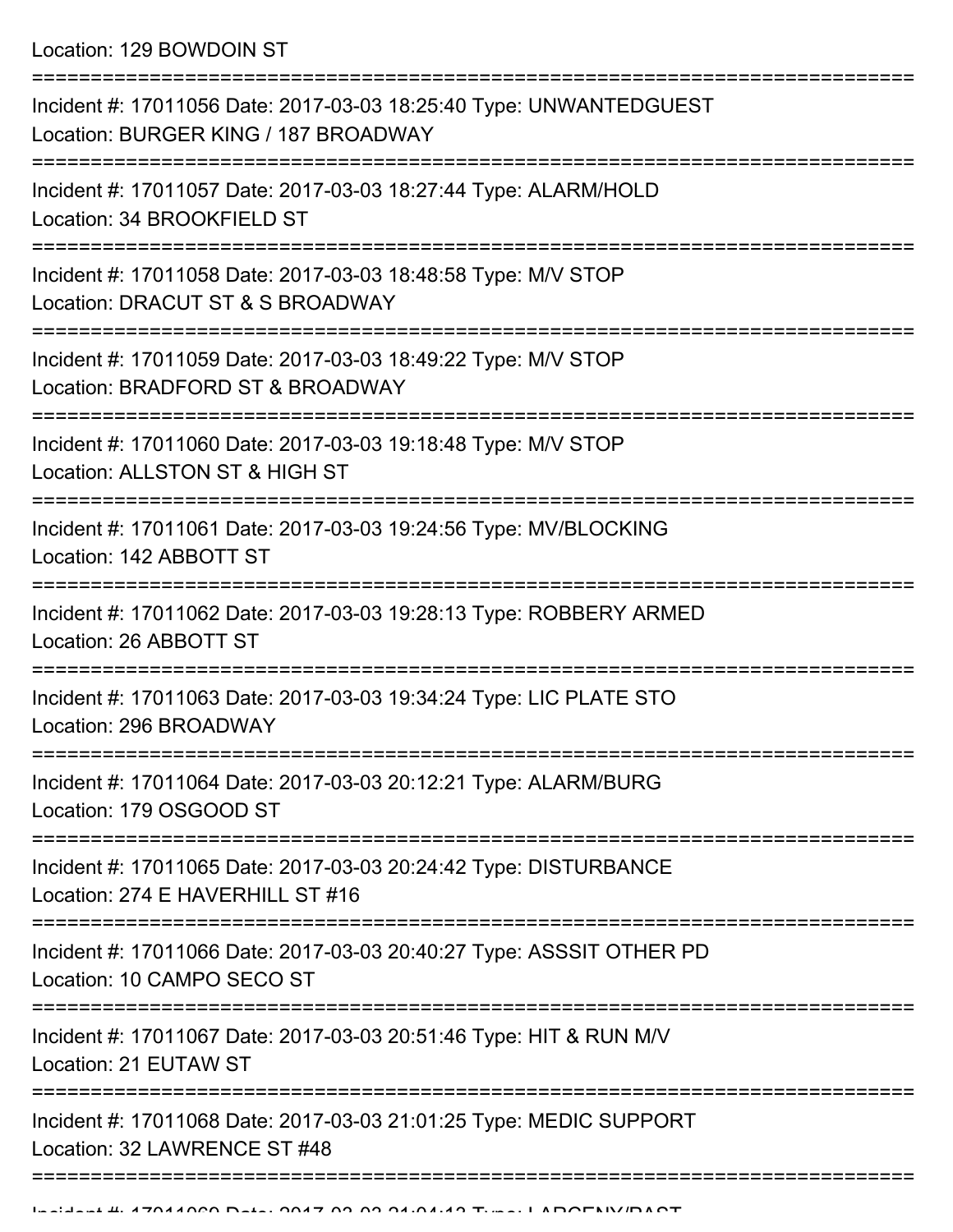Location: 610 ANDOVER ST

| Incident #: 17011070 Date: 2017-03-03 21:16:38 Type: MEDIC SUPPORT<br>Location: AMESBURY ST & COMMON ST      |
|--------------------------------------------------------------------------------------------------------------|
| Incident #: 17011071 Date: 2017-03-03 21:18:12 Type: DISTURBANCE<br>Location: 31 CHELMSFORD ST               |
| Incident #: 17011072 Date: 2017-03-03 21:41:01 Type: M/V STOP<br>Location: 280 BROADWAY                      |
| Incident #: 17011073 Date: 2017-03-03 21:52:56 Type: ALARM/BURG<br>Location: 408 BROADWAY                    |
| Incident #: 17011074 Date: 2017-03-03 22:03:11 Type: M/V STOP<br>Location: COMMON ST & LAWRENCE ST           |
| Incident #: 17011075 Date: 2017-03-03 22:07:11 Type: AUTO ACC/NO PI<br>Location: BICKNELL TER & RESERVOIR ST |
| Incident #: 17011076 Date: 2017-03-03 22:09:36 Type: ALARM/BURG<br>Location: 408 BROADWAY                    |
| Incident #: 17011077 Date: 2017-03-03 22:22:36 Type: MISSING PERS<br>Location: 29 KENDRICK ST #2             |
| Incident #: 17011078 Date: 2017-03-03 22:34:50 Type: ALARM/BURG<br>Location: 73 WINTHROP AV                  |
| Incident #: 17011079 Date: 2017-03-03 22:40:10 Type: DISTURBANCE<br>Location: 600 BROADWAY                   |
| Incident #: 17011080 Date: 2017-03-03 22:42:20 Type: GENERAL SERV<br>Location: 250 FARNHAM ST #1             |
| Incident #: 17011081 Date: 2017-03-03 22:45:39 Type: MEDIC SUPPORT<br>Location: 30 GROTON ST #304B           |
| Incident #: 17011082 Date: 2017-03-03 22:50:39 Type: ROBBERY PAST<br>Location: TEXAS AVE & AMES ST           |
| Incident #: 17011083 Date: 2017-03-03 22:54:46 Type: DOMESTIC/PROG                                           |